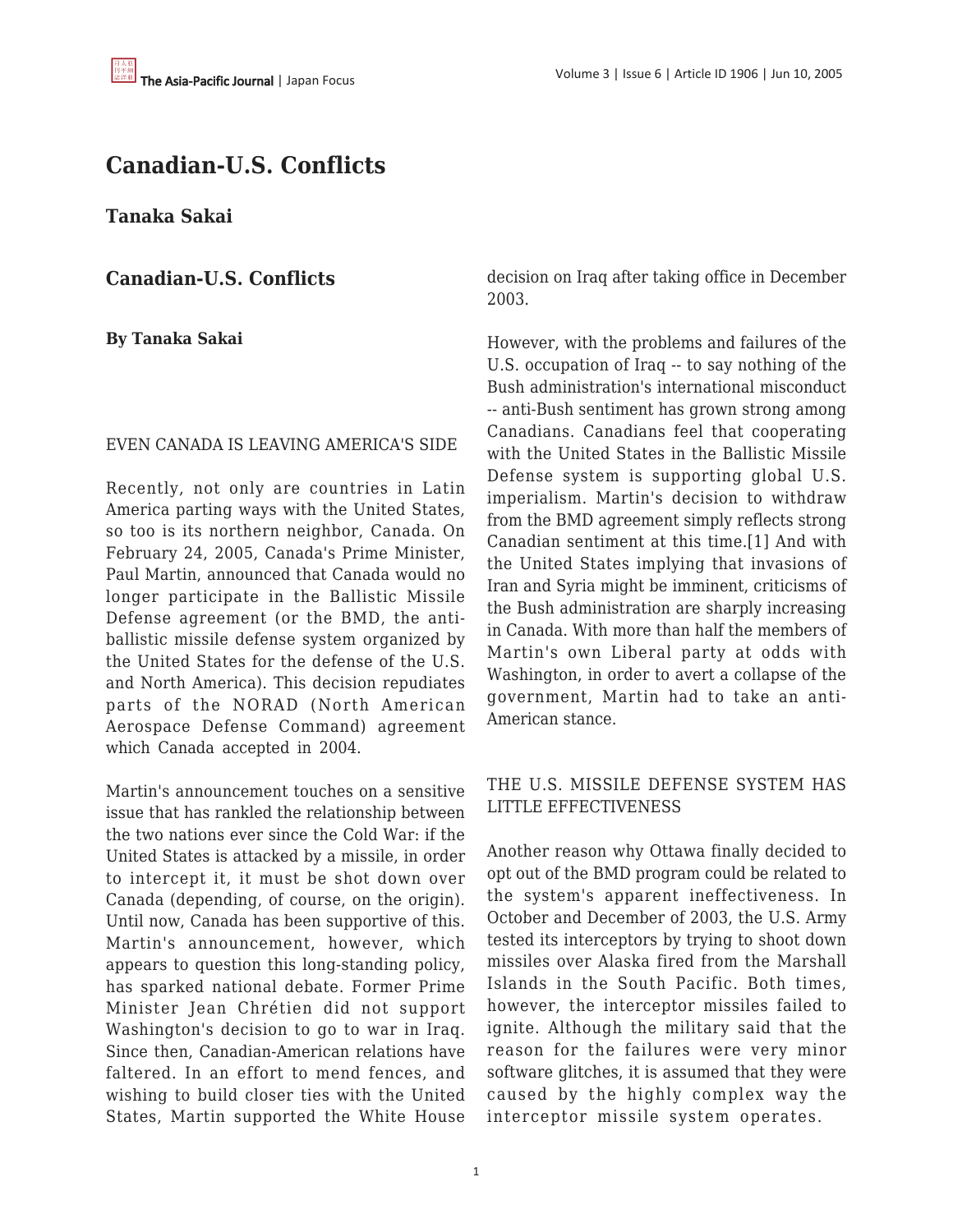Today's incoming ballistic missiles launch inflated balloons as decoys. Thus, an interceptor missile has to distinguish the warhead from the decoys when attempting to shoot down an incoming missile. According to MIT professor Ted Postol, the changing paths and spatial orientation of decoys and warheads are indistinguishable as they fall through the near vacuum of the upper atmosphere. Thus, there are few clues to help an interceptor missile decide which is the real payload and which are diversions. Yet the White House continues to claim that interceptors have a 99.9 percent success rate in making these judgments, contradicting the report of one of the Defense Department's own contractors, TRW.

Although Dr. Postol had previously sent a letter of concern to President Clinton's chief of staff John Podesta in May 2000, his warnings were ignored.[2] Furthermore, although Dr. Postol's letter did not include any secret information, the White House classified it as a secret document and tried to prevent him from even talking about it, despite the fact that the letter was distributed all over the internet.[3]

Even knowing of these problems, the U.S. has continued to fund the anti-ballistic missile defense program. After the Bush administration took office, the system has been aggressively pushed. In 2003 alone, the administration spent almost ten billion dollars on it. In spite of the two previous failures, the White House is planning to test the system again in October. Currently there are eight interceptors in silos (six in Alaska and two in California).[4]

### RUSSIA'S NEW MISSILE AND THE U.S. MISSILE DEFENSE PROGRAM

Although the U.S. Senate has begun to doubt the effectiveness of the BMD system, there has yet to be a test conducted along the lines pointed out by Ted Postol on the ability to distinguish decoys from warheads in the upper atmosphere. Such tests are scheduled for sometime in the future.

Meanwhile, in 2003 Russia built a new missile - - the SS27 Tobol M -- which apparently cannot be destroyed by current missile tracking systems. There are three ways to destroy incoming ballistic missiles: (1) shoot down the missile with interceptors soon after take off, before it reaches the upper atmosphere, (2) shoot down the missile with interceptors as it flies in the upper atmosphere, (3) use laser beams instead of interceptors to shoot down the missile. According to a Russian press conference on the SS27 Tobol M, it has been designed to reach its flight ceiling fast enough to avoid being destroyed soon after launch; it also carries more decoys than previous Russian missiles, and its body is made to withstand the impact of laser beams.[5]

Russia states that this missile involves no new technology, but just modifies models used during the Cold War. And here lies the problem: Since it is always much easier to make existing missiles stronger rather than develop a new technology, it is in fact, almost impossible for the U.S. to develop a new defense system to overcome ever-improving existing missiles, regardless of its economic advantage over an opponent. The U.S. Senate, which supported Bush's missile defense initiative until recently, cut the BMD budget for the 2006 fiscal year.[6]

### FAILURES OF THE PATRIOT MISSILES IN THE GULF WARS

Doubts about American missile defense effectiveness are due not only to BMD problems; it seems that America's smaller Patriot missiles are almost useless. In fact, the main reason why the Pentagon so disliked Postol is that he publicized the failure of Patriot missiles to shoot down Iraqi Scuds in the first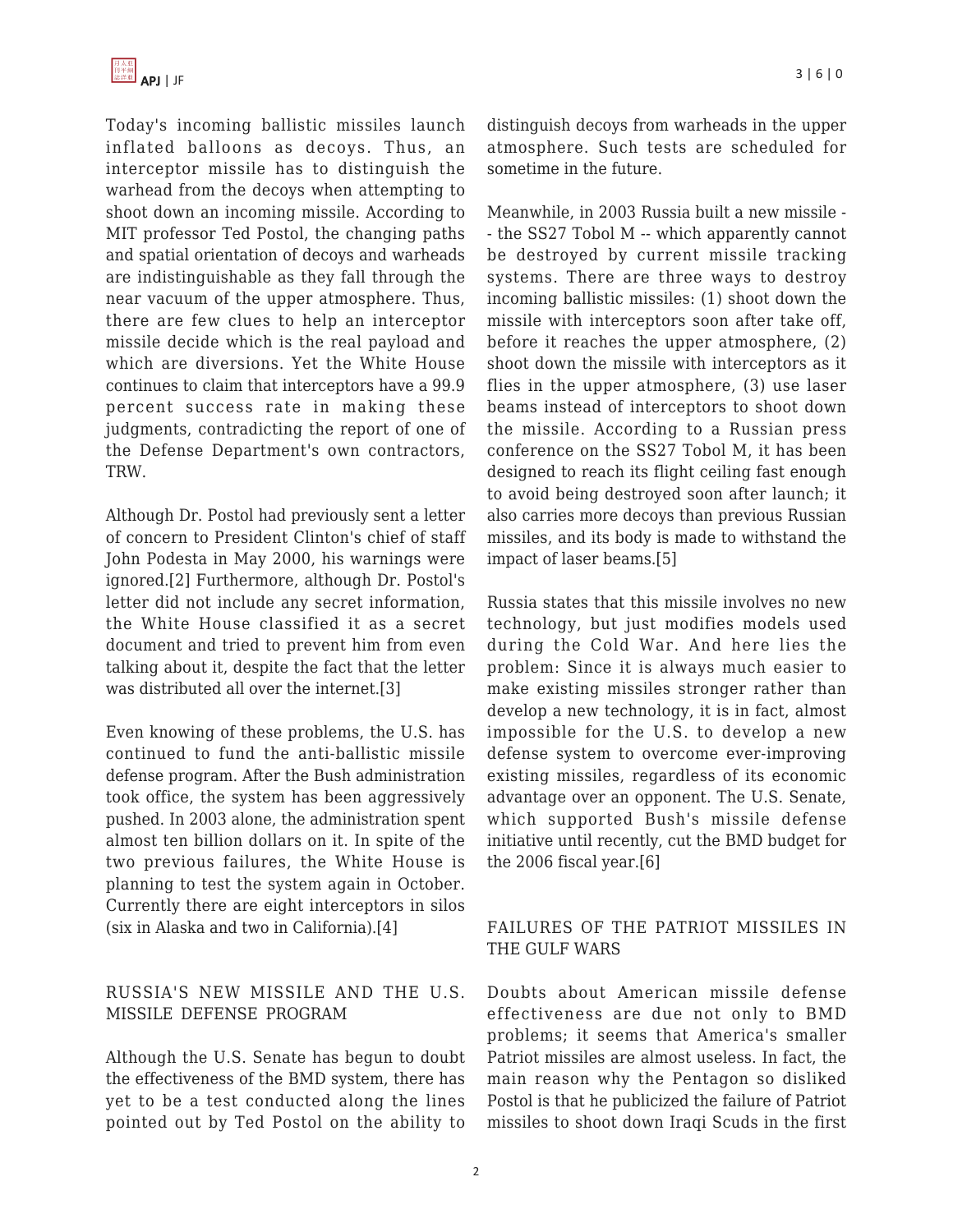Gulf War. During the first Gulf War, American TV broadcasters reported almost daily on the use of Patriot missiles by the United States. After Dr. Postol analyzed these TV reports he found that half of the total Patriots used during the Gulf War -- forty missiles -- hit no Scuds at all.[7]

In response, the Pentagon -- which initially boasted that over ninety percent of the Patriots hit their targets, responded that "It is impossible to determine the number of hits through TV images." However, when the Government Accounting Office -- the research arm of the U.S. Congress -- later investigated, the Pentagon reduced its earlier claim of a ninety percent success rate to sixty percent. Furthermore, in private conversations, many Pentagon officials admitted that most Patriots failed to hit their targets.

Nor is that all. During the 2003 Iraq invasion, American Patriots missiles shot down three American and British fighter planes in separate incidents, killing three airmen by friendly fire.[8]

Japan is also co-developing a missile defense system with America. However, I recently heard a well-known Japanese military expert express doubts that interceptor missiles can hit incoming missile warheads. I assume that Japanese military specialists know how unreliable the U.S. missile defense system is, but remain silent since Japan is involved in developing it.

### CANADA, PARTING WAYS WITH THE UNITED STATES, EXPANDS ITS OWN MILITARY

For some time the Canadian government, and not only the Japanese military, has been aware that the American anti-ballistic missile defense system was unreliable. The Pentagon practiced some outrageous manipulation of intelligence to boost military budgets in the 1970s (often crafted by the so-called Team B, a group of defense experts associated with the Committee on the Present Danger). For example, during this period of the Cold War the Pentagon flagrantly and deliberately overestimated Soviet military capabilities to increase the budget. Some of those involved in this budget scam include many of today's most prominent administration Neoconservatives, including Dick Cheney and Donald Rumsfeld.[9]

Japan and Canada have long been involved in developing missile defense systems with the United States in part because the economic and military benefits are so great. Thus, they have ignored the negative reports about the American missiles, and have supported the American position. Eighty percent of Canadian exports go to the United States and forty percent of its GDP is dependent on trade with the U.S. Since 1994 when the North American Free Trade Agreement (NAFTA) began, Canada and America became even more strongly interconnected, both economically and militarily. Last fall, Canadian financiers insisted that the Martin administration cooperate with the United States on the BMD program, emphasizing the importance of maintaining strong military and economic ties to the United States.[10]

After Paul Martin announced that Canada would not participate in the BMD program, Ottawa sent the House of Commons a recordbreaking military budget. Still, some left wing Canadians claim that this hardly demonstrates Canada's military independence. While the American BMD system is not being supported, Canada is still buying massive amounts of arms from the American producers. In other words, dependence continues. I disagree with such an opinion, however. Canada did not support the U.S. missile defense system financially. Rather, it is support was political and diplomatic. Canada also provided intelligence support.[11] Thus, it seems to me that like France and Germany, Canada has recognized the danger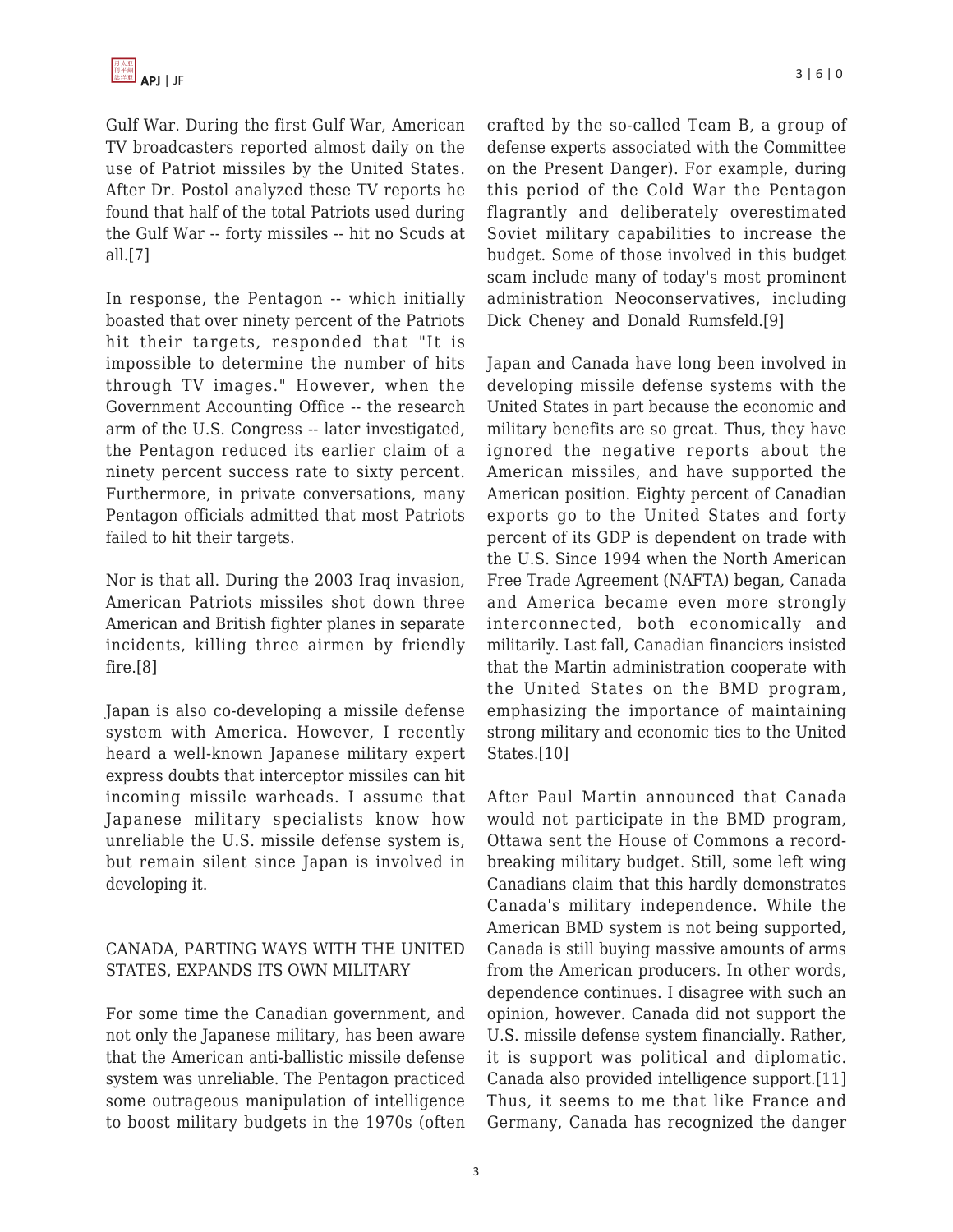posed to its allies by the U.S. military. Therefore, instead of aligning itself with the U.S., Canada should join the ranks of the "anti-U.S. confederation" and prepare to defend itself by itself.

#### FALSE ACCUSATIONS AND TRADE FRICTIONS

Canada-U.S. economic frictions are also increasing. Last year, the U.S. charged that Canada dumped lumber, and added a twenty percent import surcharge on Canadian wood. When Canada took legal action before the World Trade Organization, it ruled in Canada's favor.[12]

Canada and the United States have clashed over other trade issues, like mad cow disease. In 2003, based on a U.S. report which claimed that mad cow disease was found on some imported beef raised in Canada, the United States prohibited the import of cattle from Canada. Although the Bush administration wants to ease trade friction between the two countries, the U.S. Congress has refused to relax import restrictions. There seems to be no immediate solution to this problem.[13] Other sources of trade friction between the two countries include wheat subsidies. If economic and diplomatic relations between the two nations do not improve, the free trade system of NAFTA will be reduced to insignificance.[14]

Lately, the U.S. Congress has been heeding advice from the economic "hawks" even more than the White House. For instance, after Japan and South Korea stopped importing American beef because of the threat of mad cow disease, Congress threatened diplomatic consequences if they did not resume importing U.S. beef. Congress also claimed that China was dumping textiles and seafood in the U.S. and proposed placing an excise tax on these Chinese goods. Congress is also thinking about taking counteraction in response to the renewal of arm sales to China by the EU.

Considering all these false allegations, it seems to me that the United States cares little about maintaining good diplomatic relations with other nations. Prior to the Iraq invasion, the U.S. did not project such a bad image to the rest of the world as it does today. But considering both the decline of the dollar and the current situation of Iraq, of the U.S. appears more and more like a paper tiger, with isolationism increasing beneath its aggressive pose. With these political and economic global realignments, Canada has no choice but to reconsider its relationship with the United States.

#### TAKING TIME TO SHIFT DIRECTIONS

Since Canada is a member of the British Commonwealth, it is possible for it to develop closer relations with the EU if it distances itself from the United States. However, trade between Canada and the EU is just one tenth that with the United States; thus, it is almost impossible for Canada to choose to develop closer relations with Europe at the expense of the United States.[15]

Another option for Canada is that since it is located along the Pacific Rim, it might try to develop stronger relations with Asia. However, it will take time for Canada to strengthen its ties with Asia at a time when nations such as Japan are themselves revaluating their relationship with the United States. Also, Canada is geographically distant from Asia.

Not only Canada and countries in Central and South America, but also many other nations in the world have started to keep their distance from the United States; some are even considering joining the anti-American camp. Even nations such as the UK and Australia, which sent troops in support of the U.S. invasion of Iraq, are moving closer to the EU